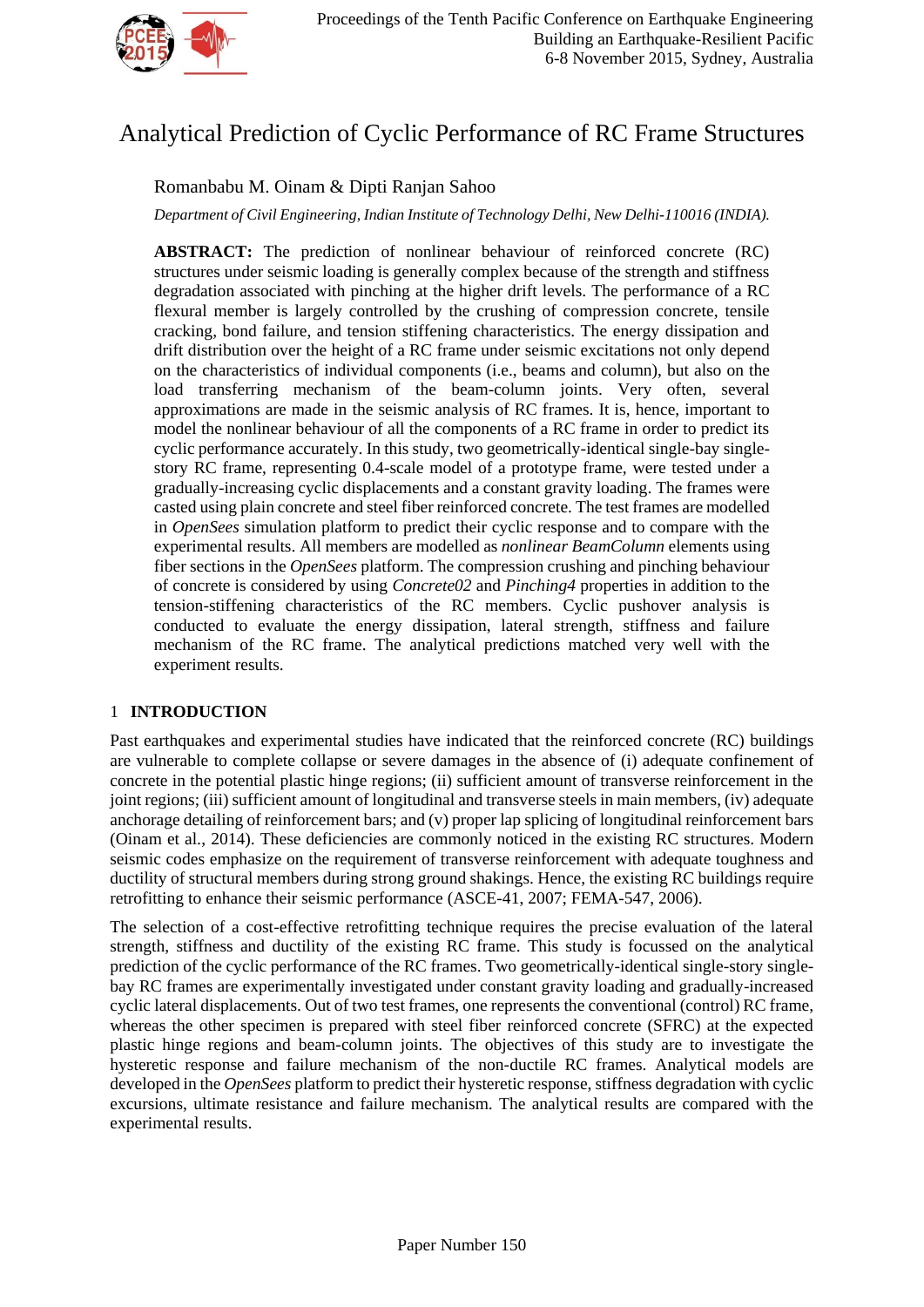#### 2 **SIGNIFICANCE OF THE RESEARCH**

The collapse of a RC buildings during the strong ground motions can be caused due to the failure of components under shear, flexure, axial or a combination of these. Generally, the existing buildings are mainly designed for gravity loading which do not satisfy the strong column-weak beam criteria to control the damage/collapse of the structures. This leads to severe damages or complete collapse of columns rather than beams of a RC structure. In order to improve the shear capacity of columns and beam-column joints, fiber reinforced concrete has been suggested by various researchers. One of the test specimens chosen in this study consisted of SFRC at the critical locations as shown in [Figure 1.](#page-1-0) In this SFRC specimen, steel fiber concrete mix was used only in the joint regions, while plain concrete and for the remaining portion plain mix was used. For both the frames, cyclic pushover analysis was carried out experimentally and analytically under constant gravity load. The experimental results were used to validate the modelling technique adopted in the analytical study.



<span id="page-1-0"></span>Figure 1. (a) Study frame under constant gravity loading and lateral loads showing plastic hinges zone, (b) BM diagram for given loading, (c) SF diagram for given loading.

#### 3 **PROTOTYPE STUDY FRAME**

#### 3.1 **Description of Frame**

A single-storey single-bay reinforced concrete (RC) frame representing an interior bay of a prototype framed structure was considered as the test frame in this study. All the dimensions and percentage of reinforcement of test frame was simulated using 0.4 scale factor. The overall width and height of test frame was taken as 3200 mm and 2100 mm respectively. The cross sectional dimension of beam was taken as 160x130 mm, whereas both the columns dimension was 160x160 mm. To include the slab effect on the overall cyclic performance of test frames, a monolithic slab of 50 mm thick and 500 mm wide was cast over the beam (Oinam et al., 2014). Figure 2(a) shows the details of the geometric properties of the test frame. In representing the existing non-earthquake resistant building, ductile detailing was not considered. Detailing was carried out as per Indian standard IS-456 (IS-456 2000) provisions. SFRC matrix was casted on joints extended up to maximum plastic hinge locations as shown by the hatched region in Figure 2(b). The length of plastic hinge (*lp*) was calculated using the following expression (Paulay and Priestley 1992):

$$
l_p = 0.008l + 0.002d_b f_y \text{ (Mpa)}\tag{1}
$$

Where,  $lp =$  plastic hinge length,  $l =$  length of beam,  $d_b =$  diameter of main bar,  $f_y =$  yield strength of main bar. Here, the plastic hinge length  $l_p$  was found to be 1.6 times of column depth. Hence, the steel fiber matrix was provided for a distance of 1.5 times column depth from the joints. The RC frame was tested under cyclic load up to 3.5% lateral drift, while the SFRC frame was tested up to 4.5% lateral drift.

#### 3.2 **Material Properties**

Table 1 summarizes the cube and cylinder compressive strengths of plain and fiber reinforced concrete used in the test frames. The details of mix design and quantity of materials used in the respective concrete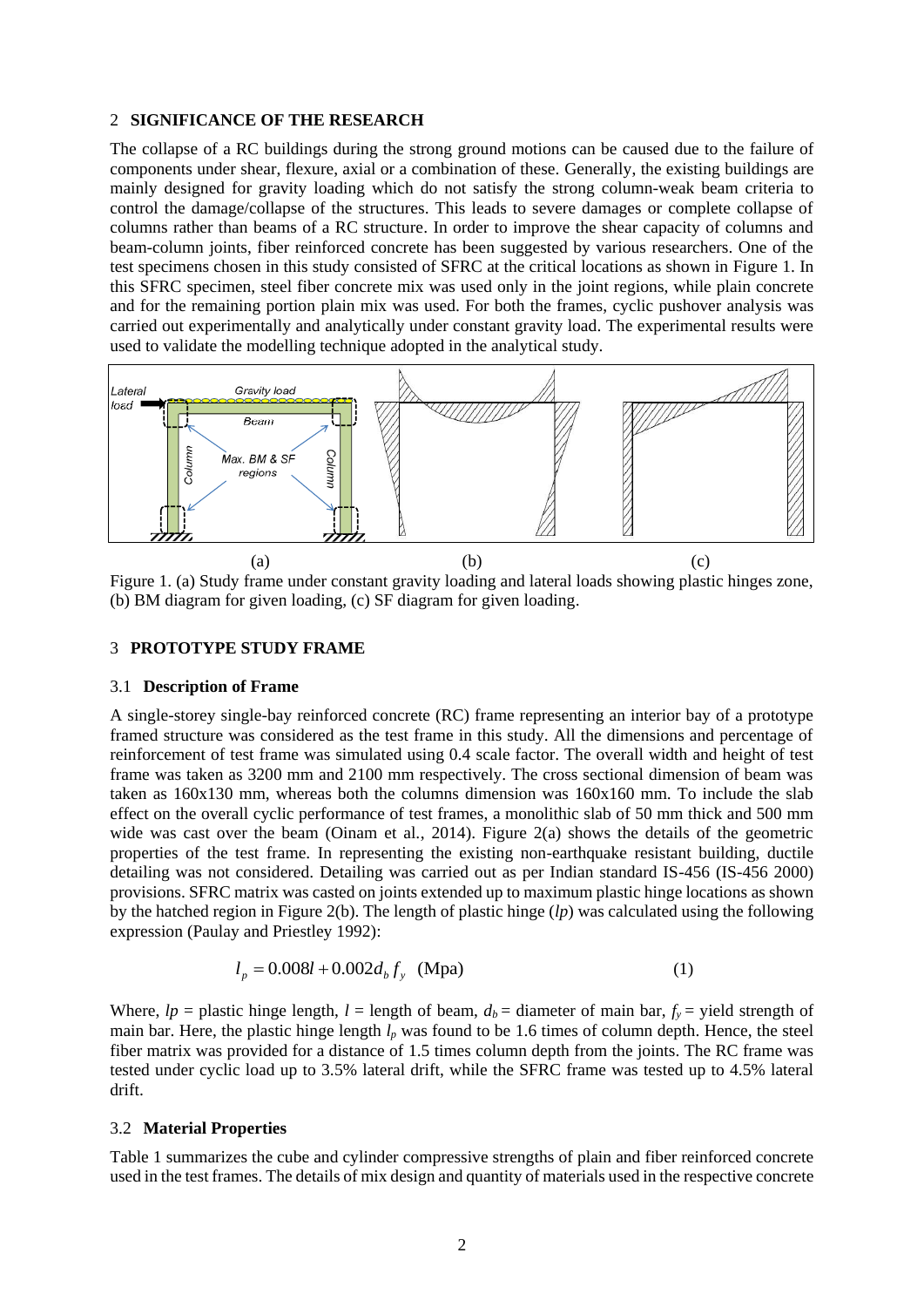mixes can be found elsewhere (Oinam et al. 2014). The characteristic cube compressive strength of concrete used in the mix design was 25 MPa (referred as M25 grade of concrete), which resulted in a target mean cube compressive strength of 31.6 MPa as per IS: 10262 (2009) provisions. The compressive cube strength is used in analytical modelling as input parameter.

| <i>Specimen</i><br>type | Cube comp.<br>strength (MPa) | Mean cube comp.<br>strength (MPa) | Cylinder comp.<br>strength (MPa) | Mean cylinder comp.<br>strength (MPa) |
|-------------------------|------------------------------|-----------------------------------|----------------------------------|---------------------------------------|
| Plain<br>concrete       | 37.0                         |                                   | 26.2                             |                                       |
|                         | 33.6                         | 34.6                              | 22.5                             | 24.6                                  |
|                         | 33.1                         |                                   | 25.0                             |                                       |
| <b>SFRC</b><br>concrete | 37.5                         |                                   | 28.7                             |                                       |
|                         | 40.1                         | 39.1                              | 27.5                             | 28.0                                  |
|                         | 39.7                         |                                   | 27.5                             |                                       |

Table 1. Summary of cube and cylinder compressive strengths of concrete at 28-days of curing





## 3.3 **Analytical Modelling in** *Opensees*

Both test frames were modelled analytically in an analysis software *Opensees* (Mckenna et al., 2000) platform. The details of modelling technique used in this study are discussed in the following sections. Both columns and beams are modelled as nonlinear frame elements with fiber sections. The respective materil properties are assigned to these elements.

#### 3.3.1 *Concrete model*

Uniaxial material model "*Concrete02"* has been used to account for the compression as well as tensile behaviour of concrete. The tensile strength of the concrete is generally not taken into account in the design of concrete members due to very week in tension. But, for validating the experimental result tensile strength can't be ignored. Direct tensile strength of M25 grade concrete is 8-11 percent of compressive strength (Shetty, 2005). The values of concrete compressive strength for the plain concrete and SFRC used in the analytical model are 34.6 MPa and 39.1 MPa, respectively (See Table 1). The tensile strength of the plain and fiber reinforced concrete are taken 10% and 12% of their mean compressive strengths (Shetty 2005). The nonlinear monotonic behaviour of concrete was characterised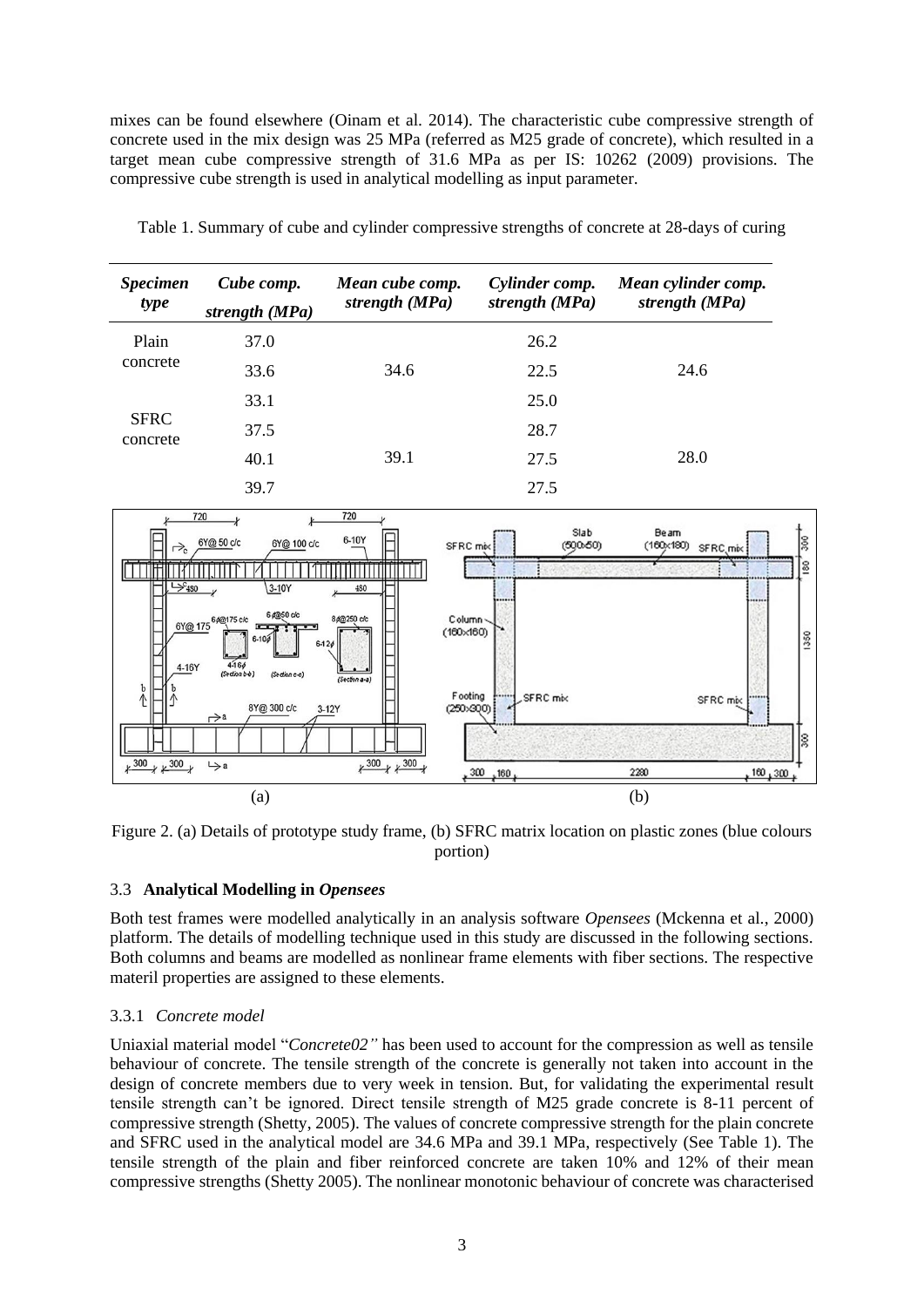by a multi-linear curve, defined by seven parameters as shown in [Figure 3a](#page-3-0). These parameters (a) maximum compressive strength  $(f_{pc})$ ; (b) strain at maximum compressive strength  $(\epsilon_{sc0})$ ; (c) crushing strength ( $f_{pcu}$ ); (d) strain at crushing strength ( $\epsilon_{scu}$ ); (e) ratio of unloading slope and initial slope ( $\lambda$ ); (f) tensile strength of concrete  $(f_t)$ ; (g) tension softening stiffness  $(E_t)$ .

#### 3.3.2 *Pinching effect model*

Pinching effect in the hysteretic response of the RC members at the higher cyclic excursions is a very common phenomenon. The hysteresis loops converging towards the origin point is termed as pinching. This is an inherent property of concrete, and it happens due to the combined effect of stiffness and strength degradation in the non-linear range while loading and unloading occurs. Due to this effect concrete members dissipate less energy compared to steel structures. To consider pinching effect in the modelling of the concrete members a uniaxial material called *pinching4* is used from *Opensees*s library which is one of the most suitable material in the library. [Figure 3\(](#page-3-0)b) shows the load deformation curve of *pinching4* material. The speciality of *pinching4* material is that it considers material degradation (strength-stiffness). The strength-stiffness cycle degradation occurs in three ways; namely (a) unloading stiffness degradation; (b) reloading stiffness degradation; and (c) strength degradation.



 $(a)$  (b) Figure 3. Stress Strain Curve of (a) *Concrete02* and (b) *Pinching4*

<span id="page-3-1"></span><span id="page-3-0"></span>

| <b>Pinching4 Damage Parameters</b> |            |            |     |        |         |        |            |      |                                       |                |       |     |
|------------------------------------|------------|------------|-----|--------|---------|--------|------------|------|---------------------------------------|----------------|-------|-----|
| $F_{y} (Mpa)$                      | $E_S(Mpa)$ | rDisp      |     | rForce |         | uForce |            |      |                                       |                |       | dam |
|                                    |            | Pos        | Neg | Pos    | Neg Pos |        | <b>Neg</b> |      | $\gamma K \gamma D \gamma F \gamma E$ |                |       |     |
| 415                                | $2.1x10^5$ | 0.4<br>0.4 |     |        |         |        |            | 0.25 | $0.5 \quad 0$                         |                |       |     |
|                                    |            |            |     |        |         |        |            | 0.35 | 0.5                                   | $\overline{0}$ |       |     |
|                                    |            |            | 0.1 | 0.1    | 0.12    | 0.12   | 0.4        | 2    | $\theta$                              | 10             | $En-$ |     |
|                                    |            |            |     |        |         |        | 0.2        | 2    | $\overline{0}$                        |                |       |     |
|                                    |            |            |     |        |         |        | 0.5        | 0.5  | - 0                                   |                |       |     |
|                                    |            |            |     |        |         |        |            |      |                                       |                | ergy  |     |

Table 2. Damage Parameters of *Pinching4*

Beam column section was modelled using fibre sections and to predict accurately the inelastic behaviour of concrete, "Force-Based Beam-Column Elements (*nonlinearBeamColumn*)" was used as an element. [Table 2](#page-3-1) shows the damage parameters of *pinching4* materials. The damage parameter includes the following factors (i) ratio of deformation *rDisp*, (ii) ratio of force *rForce*, (iii) ratio of strength developed *uForce*, (iv) cyclic stiffness degradation  $\gamma K$  and  $\gamma D$ , (v) cyclic strength degradation  $\gamma F$ , (vi) maximum energy dissipation under cyclic loading  $\gamma E$  and (vii) type of damage. [Figure 4](#page-4-0) shows the distribution of elements on the model frames.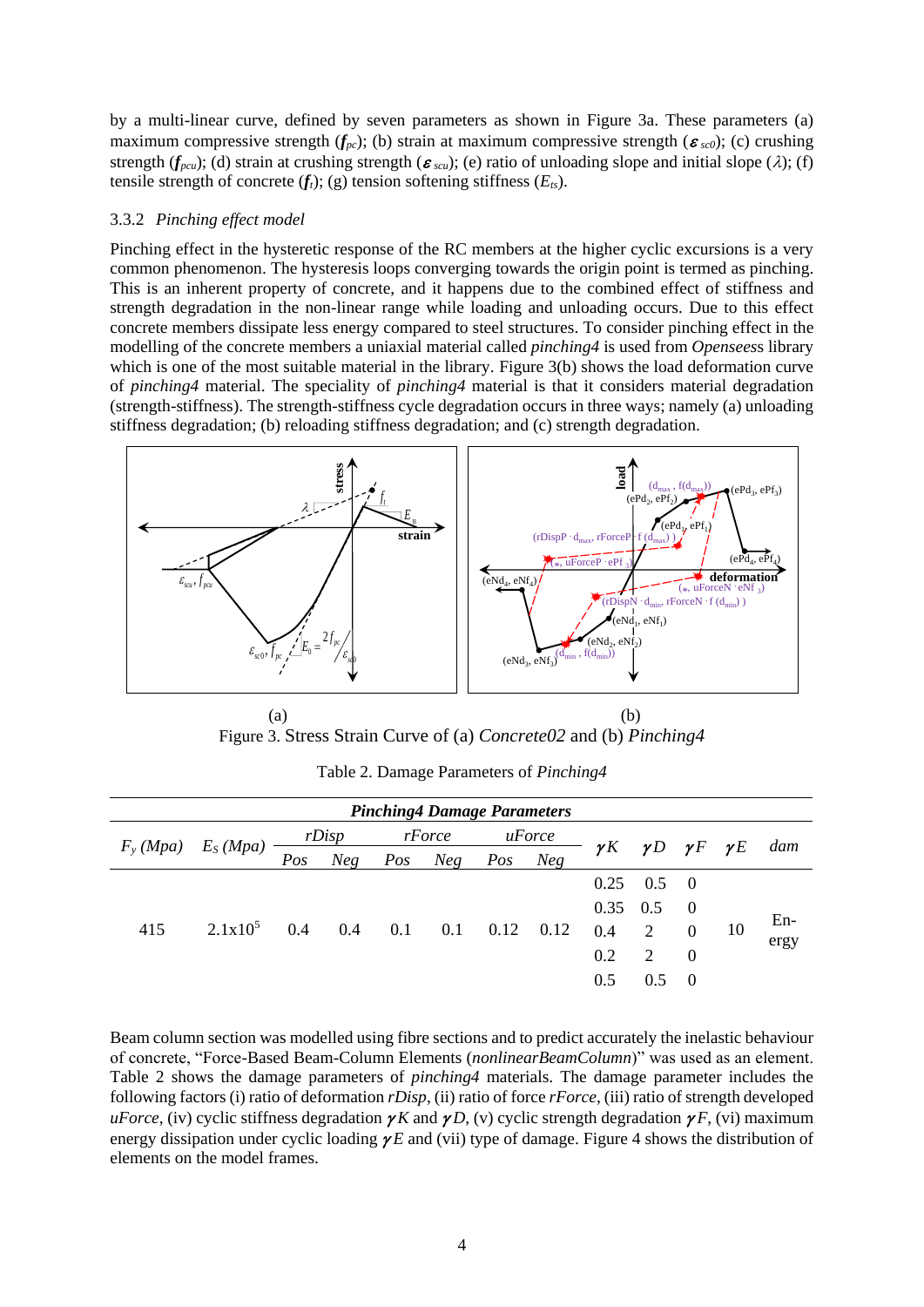

Figure 4. Distribution of elements in RC and SFRC model frame (a) RC, (b) SFRC

#### <span id="page-4-0"></span>3.4 **Nonlinear Cyclic Pushover Analysis**

Prototype frames were investigated both experimentally and analytically. In both conditions, frame were subjected to gradually increased reversed cyclic displacement with constant gravity load. ACI Committee 374.1-05 (ACI 2006) recommended predefined cyclic displacement cycles was used to conduct the cyclic pushover analysis of the RC structure. This displacement history consists of drift cycles of 0.20%, 0.35%, 0.50%, 0.75%, 1.10%, 1.40%, 1.75%, 2.20%, 2.75%, 3.50% and 4.50%. Story drift (or drift ratio) may be defined as the ratio of the roof displacement to height of the story measured from the bottom level of column to the centre line of top beam. Each displacement cycle was repeated for three times at any drift ratio and then, followed by a single drift cycle of the smaller magnitude.



Figure 5. Cyclic Displacement profile applied on study frame

A constant gravity load of 7.25 kN was applied at the slab level of the prototype frame. Since the axial load ratio in columns is found to be nearly 10% in practice, the applied axial load does not truly represent the site condition. During the experiment, RC frame was tested up to 3.5% lateral drift, while SFRC frame tested up to 4.5% lateral drift, so same displacement profile was used in the analytical model as well.

## 3.5 **Result and Discussion**

Validation of the experimental result is the main objective of this study. The following parameter are validated analytically. These are (a) time period of structures, (b) lateral load carrying capacity of prototype frame, and (c) plastic hinge formation on columns. The explanation of above mentioned points are in following sections.

#### 3.5.1 *Time period of structures*

Experimentally the frames were checked for their natural frequency with the help of APS 400 Electro-Seis long-stroke shaker, and it was observed as 10Hz and 11Hz for RC and SFRC frame correspondingly i.e. 62.83 rad/sec and 69.1 rad/sec. From this observed value, time period of the prototype frames were calculated using the equation 2.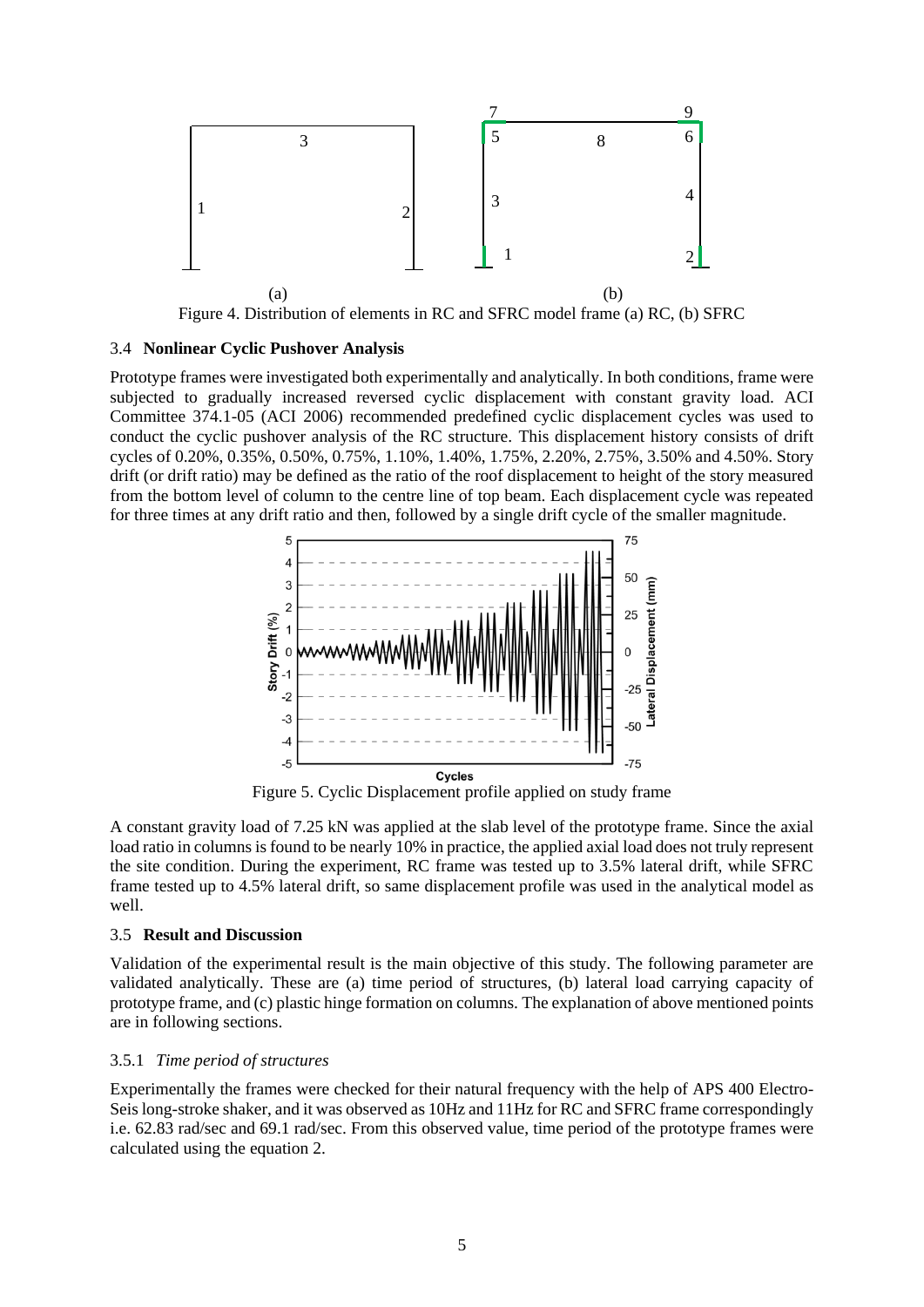$$
T = \frac{2\pi}{\omega_n} \tag{2}
$$

Where, *T* is time period of the frame in second, and  $\omega_n$  is the natural circular frequency in radian/second. From Eigen value analysis of the analytical model the time period of both the frame was found to be 0.08 second. This value is close to the experimentally calculated value.

#### 3.5.2 *Lateral load carrying capacity (Hysteresis Response)*

Experimentally RC frame resist lateral force up to 56.6 kN and 56.8 kN in compression and tension particularly at 3.5% drift. Analytically the frame resist 58.2 kN and 58.7 kN in tension and compression, these values are close to the experimental values. The difference of lateral load carrying capacity of frame experimentally and analytical is 2.8% and 3.3% in compression and tension. Over all hysteresis behaviour are also found to be more or less same. At 4.5% lateral drift, SFRC frame resisted lateral force up to 72.2 kN and 77.4 kN in compression and tension. Analytically this frame resist 70.2 kN and 73.9 kN in tension and compression respectively. It shows that analytical and experimental values are not much different i.e. 2.8% and 4.5% in tension and compression. [Figure 6](#page-6-0) shows the comparison between experimental and analytical frame in terms of hysteresis and backbone for both frames. From this figure overall comparison of hysteresis can be observed in terms of lateral load carrying capacity, pinching formation etc. Unlike steel structure concrete structure has a tendency to show pinching effect. Here the analytical model validated the pinching behaviour of prototype frame, which is seen to be almost same as the experimental hysteresis.

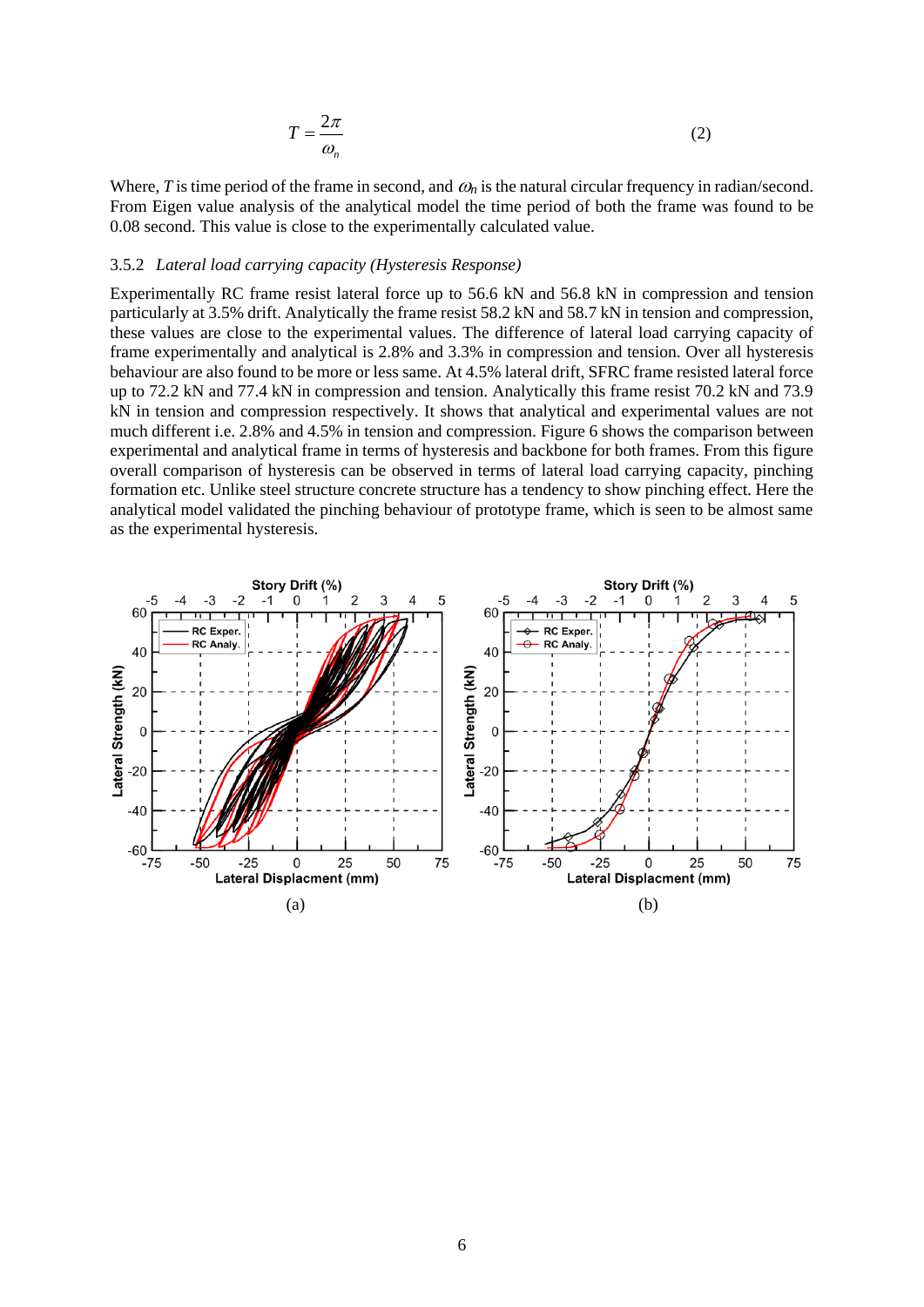

<span id="page-6-0"></span>Figure 6. (a, c) Hysteresis comparison of RC and SFRC frames, (b, d) Backbone comparison of RC and SFRC frames

#### 3.5.3 *Plastic hinge formation on frame members*

Experimentally RC frame yielded at 0.5% drift, while SFRC frame yielded at 0.75% drift. Analytically both frames yielded at 0.75% drift level. During the experiment, it was observed that maximum damage was observed at the bottom of the column in both the frames. Similarly in analysis, frame sections yielded at lower drift level in the column bottom. [Figure](#page-6-1) *7* shows the hinge mechanism on study frames and damage at column bottom and beam-column joint due to lateral cyclic displacement. [Table 3](#page-6-2) shows the comparison of experimental and analytical yield rotation. Experimental yielding rotations values are found to be nearly same as the analytical results. It means the results of the analytical model matches the experimental frame over all parameters like lateral loading capacity, hysteresis behaviour, plastic hinge mechanism and level of plastic hinge.



<span id="page-6-2"></span><span id="page-6-1"></span>Figure 7. (a) Plastic hinge mechanism on study frame, (b) damage on column and beam

| <b>Types of</b>             | <b>RC</b> Column    |            | <b>SFRC</b> Column      |      |  |  |
|-----------------------------|---------------------|------------|-------------------------|------|--|--|
| Hinge                       | <i>Experimental</i> | Analytical | Experimental Analytical |      |  |  |
| $\theta$ <sub>v</sub> (rad) | 0.011               | 0.00694    | 0.012                   | 0.01 |  |  |